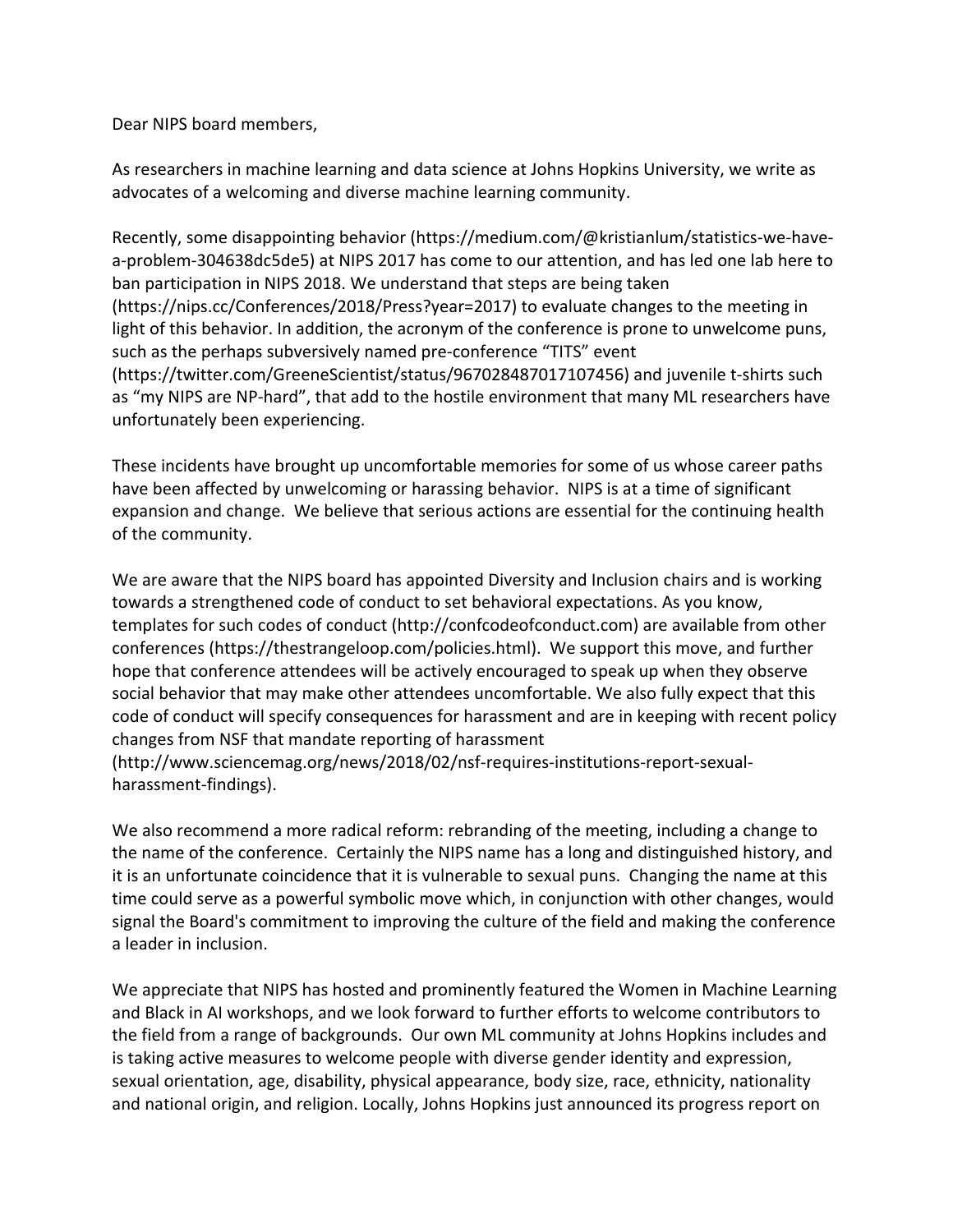Diversity and Inclusion (https://diversity.jhu.edu/wp-content/uploads/2018/03/Diversity-Progress-Report-FINAL.pdf?utm\_source=JHU+Broadcast+Messages+- +Synced+List&utm\_campaign=2d3f4b1c3f-

EMAIL\_CAMPAIGN\_2018\_03\_02&utm\_medium=email&utm\_term=0\_9cf4956bf9-2d3f4b1c3f-69718501); we are taking steps to ensure harassment-free and equal inclusion within our data science community at JHU. We hope to eliminate disincentives to participation in ML research at our own university, and would be glad to help with efforts to do the same in the field at large.

Thank you for your concern and quick action.

Sincerely,

- 1. Joel S. Bader, Professor, Department of Biomedical Engineering
- 2. Brian Caffo, Professor, Department of Biostatistics
- 3. Jason Eisner, Professor, Computer Science
- 4. Michael L. Falk, Vice Dean for Undergraduate Education, Professor, Departments of Materials Science and Engineering, Mechanical Engineering, and Physics
- 5. Donald Geman, Professor, Applied Mathematics and Statistics
- 6. Jeffrey Gray, Professor, Chemical & Biomolecular Engineering
- 7. Gregory D. Hager, Mandell Bellmore Professor of Computer Science and Director of the Malone Center for Engineering in Healthcare
- 8. Philipp Koehn, Professor, Department of Computer Science
- 9. Jeffrey Leek, Professor, Departments of Biostatistics and Oncology
- 10. Daniel Q. Naiman, Professor, Department of Applied Mathematics and Statistics
- 11. Gary L. Rosner, Professor, Departments of Oncology and Biostatistics, Chair of the Division of Biostatistics and Bioinformatics and Director of the Research Program of Quantitative Sciences of the Sidney Kimmel Comprehensive Cancer Center
- 12. Alexander Szalay, Bloomberg Distinguished Professor, Physics and Computer Science
- 13. René Vidal, Professor of Biomedical Engineering, Director of Johns Hopkins Mathematical Institute for Data Science (MINDS)
- 14. Laurent Younes, Professor and Chair, Department of Applied Mathematics and Statistics
- 15. Alan Yuille, Bloomberg Professor, Cognitive Science and Computer Science
- 16. Mark Dredze, John C Malone Associate Professor, Department of Computer Science
- 17. Peng Huang, Associate Professor, Departments of Oncology and Biostatistics
- 18. Rachel Karchin, The William R. Brody Faculty Scholar, Associate Professor, Departments of Biomedical Engineering and Oncology
- 19. Feilim Mac Gabhann, Associate Professor, Department of Biomedical Engineering
- 20. Luigi Marchionni, Associate Professor, Department of Oncology
- 21. Michael C. Schatz, Bloomberg Distinguished Associate Professor of Computer Science and Biology
- 22. Cristian Tomasetti, Associate Professor, Departments of Oncology and Biostatistics
- 23. Ravi Varadhan, Associate Professor of Biostatistics
- 24. Hao Wang, Associate Professor, Department of Oncology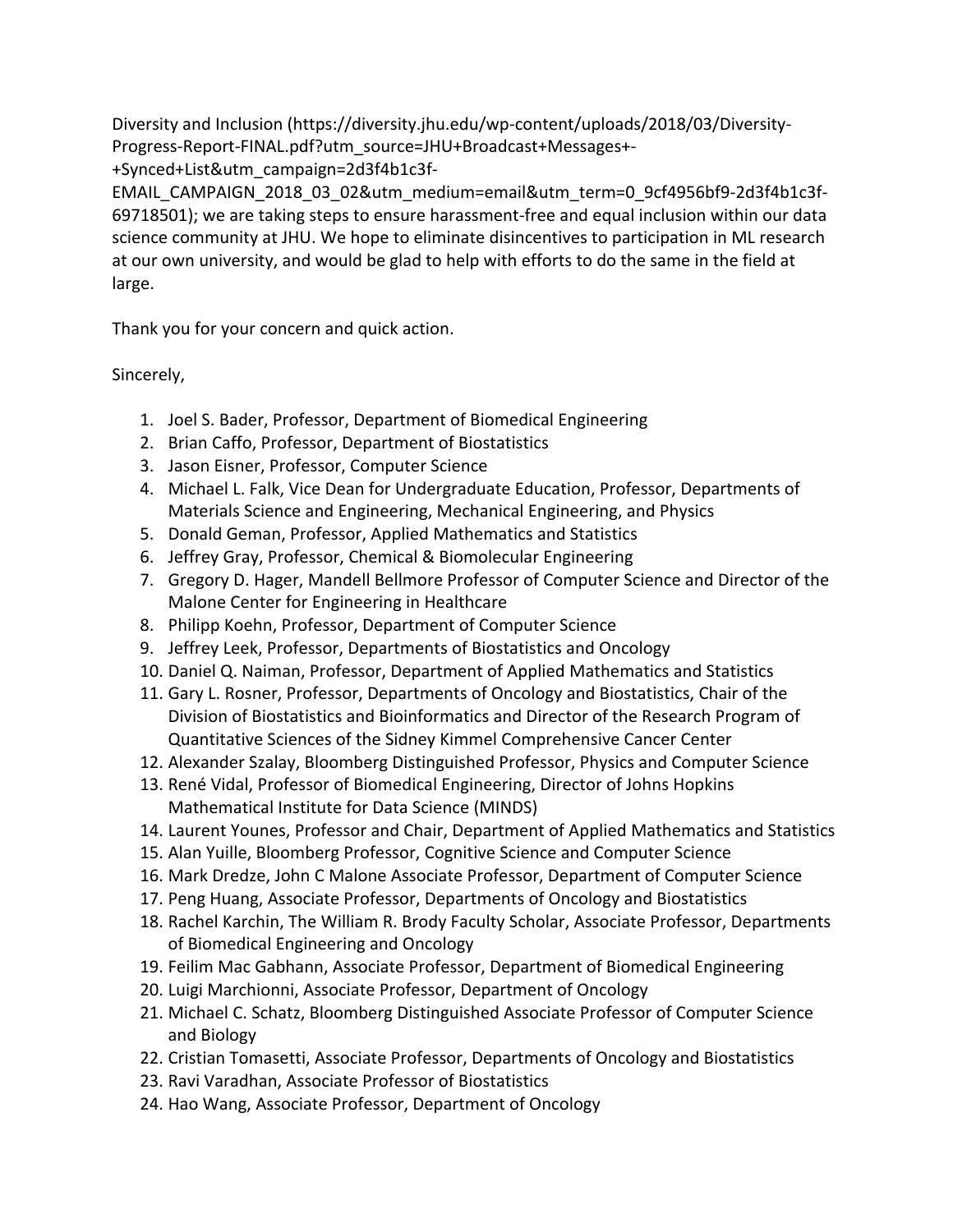- 25. Sarah J. Wheelan, Associate Professor, Department of Oncology
- 26. Raman Arora, Assistant Professor, Department of Computer Science
- 27. Alexis Battle, Assistant Professor of Biomedical Engineering
- 28. Najim Dehak, Assistant Professor, Department of Electrical and Computer Engineering
- 29. Elana J. Fertig, Assistant Professor of Oncology, Associate Director of the Research Program in Quantitative Sciences of the Sidney Kimmel Comprehensive Cancer Center
- 30. Loyal A. Goff, Assistant Professor of Neuroscience & Genetic Medicine
- 31. Stephanie Hicks, Assistant Professor, Department of Biostatistics
- 32. Andrew Jaffe, Assistant Professor, Department of Mental Health
- 33. Kai Kammers, Assistant Professor, Department of Oncology
- 34. Emily Riehl, Assistant Professor, Department of Mathematics
- 35. Daniel P. Robinson, Assistant Professor, Department of Applied Mathematics and Statistics
- 36. Suchi Saria, Assistant Professor of Computer Science, Statistics and Health Policy
- 37. Robert B. Scharpf, Assistant Professor, Departments of Oncology and Biostatistics
- 38. Ilya Shpitser, John C Malone Assistant Professor of Computer Science and Biostatistics
- 39. Benjamin Van Durme, Assistant Professor, Department of Computer Science
- 40. Zheyu Wang, Assistant Professor, Departments of Oncology and Biostatistics
- 41. Yanxun Xu, Assistant Professor, Department of Applied Mathematics and Statistics
- 42. William Gray-Roncal, Assistant Research Professor, Department of Computer Science
- 43. Bahman Afsari, Instructor, Department of Oncology
- 44. Narges Ahmidi, Assistant Research Scientist, Malone Center for Engineering in **Healthcare**
- 45. Richard Brown, Associate Teaching Professor, Department of Mathematics
- 46. Benjamín Béjar, Associate Research Scientist, Department of Biomedical Engineering
- 47. Helen Cromwell, Administrative Manager, Department of Oncology, Biostatistics
- 48. Ludmila Danilova, Research Associate, Departments of Oncology and Biostatistics
- 49. Wei Fu, Senior Biostatistician, Department of Oncology and Biostatistics
- 50. Rumen Kostadinov, Research Associate, Department of Pediatric Oncology
- 51. Sean Kross, Associate Faculty, Department of Biostatistics
- 52. Anand Malpani, Assistant Research Scientist, Malone Center for Engineering in **Healthcare**
- 53. Alisa Moore, Administrative Coordinator, Departments of Oncology and Biostatistics
- 54. Sara More, Associate Teaching Professor, Department of Computer Science
- 55. Bongsoo Park, Research Associate, Department of Environmental Health and Engineering
- 56. Christine Piatko, Assistant Research Professor, Department of Computer Science
- 57. Thomas Sherman, Biostatistician, Department of Oncology
- 58. James C. Spall, Research Professor, Department of Applied Mathematics and Statistics
- 59. Tamas Budavari, Department of Applied Mathematics and Statistics
- 60. Wikum Dinalankara, Postdoctoral Fellow, Department of Oncology
- 61. Shannon E. Ellis, Postdoctoral Fellow, Department of Biostatistics
- 62. Guilherme Starvaggi Franca, Postdoctoral Fellow, Center for Imaging Science
- 63. Peter F. Hickey, Postdoctoral Fellow, Department of Biostatistics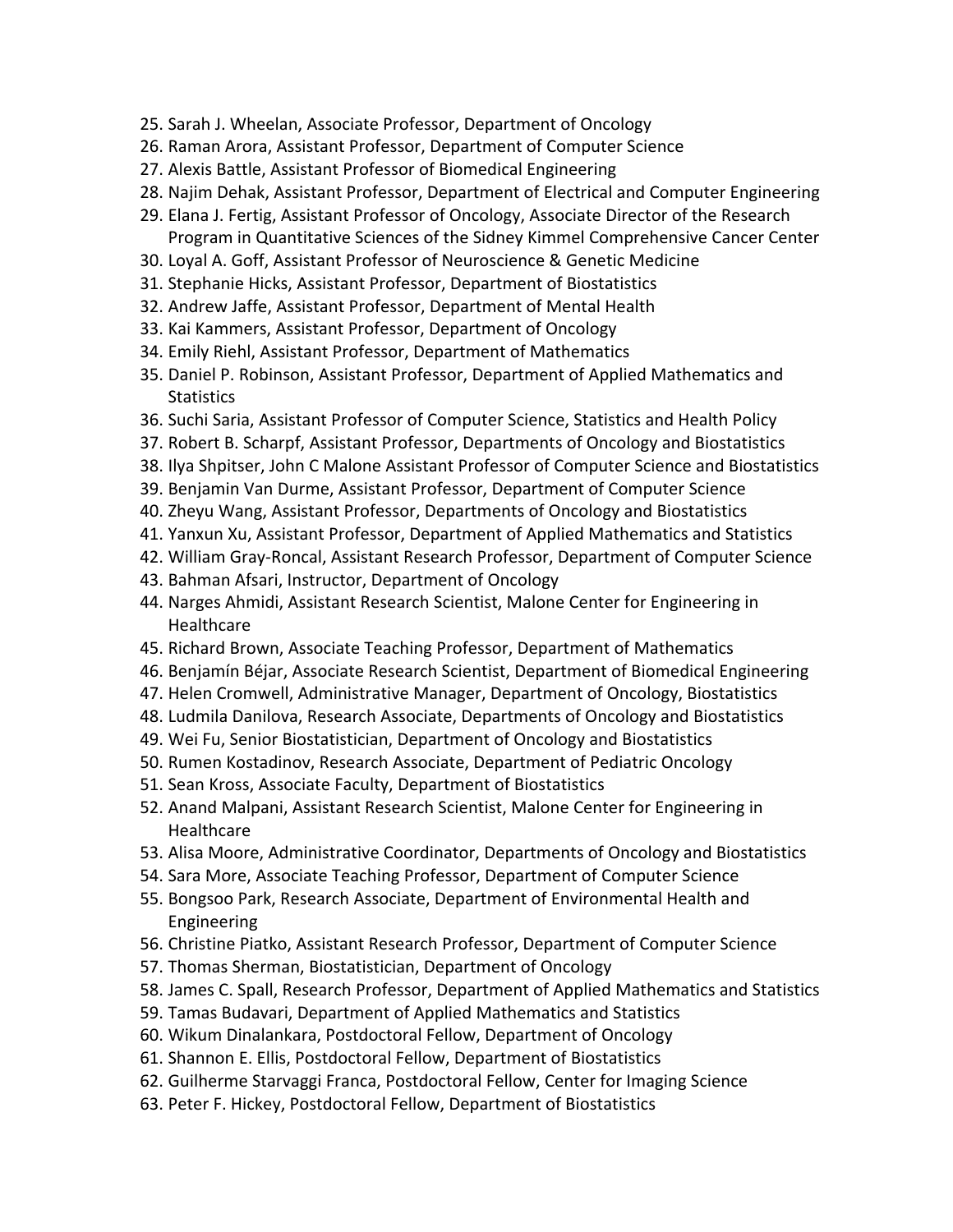- 64. Jonathan P. Ling, Postdoctoral Fellow, Department of Neuroscience
- 65. Daniel Malinsky, Postdoctoral Fellow, Department of Computer Science
- 66. Daniel Mendat, Postdoctoral Fellow, Department of Electrical and Computer Engineering
- 67. Garrett Nicolai, Postdoctoral fellow, Department of Computer Science
- 68. Genevieve Stein-O'Brien, Postdoctoral Fellow, Department of Oncology Biostatistics and Institute of Genomic Medicine
- 69. Luciane Tsukamoto Kagohara, Department of Oncology
- 70. Zhihui Zhu, Postdoctoral fellow, the Center for Imaging Science
- 71. Jonathan Andersen, Research Assistant & Student, Undergraduate Program in Neuroscience
- 72. Jonathan Augustin, PhD Candidate, Biochemistry, Cellular and Molecular Biology Program; Neuroscience Department
- 73. Daniel N. Baker, Graduate Student, Department of Computer Science
- 74. Leandros Boukas, PhD Candidate, Institute of Genetic Medicine
- 75. Vikram Chandrashekhar, PhD Student, Department of Biomedical Engineering
- 76. Nanxin Chen, PhD Student, Department of Electrical and Computer Engineering
- 77. Emily Davis, PhD Student, Institute of Genetic Medicine
- 78. Kipper Fletez-Brant, PhD Candidate, Institute of Genetic Medicine
- 79. Yixin Gao, PhD Candidate, Department of Computer Science
- 80. Yuan He, PhD candidate, Department of Biomedical Engineering
- 81. Rachel Hegeman, Graduate Student, Department of Computer Science
- 82. Katharine Henry, PhD Candidate, Department of Computer Science
- 83. Jonathan D. Jones, Graduate Student, Department of Electrical and Computer Engineering
- 84. Gaurav Kumar, Graduate Student, Department of Computer Science
- 85. Connor Lane, Graduate Student, Department of Computer Science
- 86. Natalie Larsen, Graduate Student, Department of Computer Science
- 87. Adam Li, PhD Student, Department of Biomedical Engineering
- 88. Rebecca Marvin, Graduate Student, Department of Computer Science
- 89. Effrosyni Mavroudi, PhD Candidate, Department of Biomedical Engineering
- 90. Molly O'Brien, Graduate Student, Department of Computer Science
- 91. Princy Parsana, PhD candidate, Department of Computer Science
- 92. Nathan Roach, Graduate Student, Department of Biology
- 93. Ashis Saha, Graduate Student, Department of Computer Science
- 94. Evan Schwab, PhD Candidate, Department of Electrical and Computer Engineering
- 95. Benjamin D. Shapiro, Graduate Student, Department of Computer Science
- 96. Eli Sherman, Graduate Student, Department of Computer Science
- 97. Rachel Sherman, PhD Student, Department of Computer Science
- 98. Heather C. Wick, PhD Candidate, Institute of Genetic Medicine
- 99. Siddharth Mahendran, PhD Candidate, Department of Electrical and Computer Engineering
- 100. Sebastian J. Mielke, PhD Student, Department of Computer Science
- 101. Anirbit, Department of Applied Mathematics and Statistics